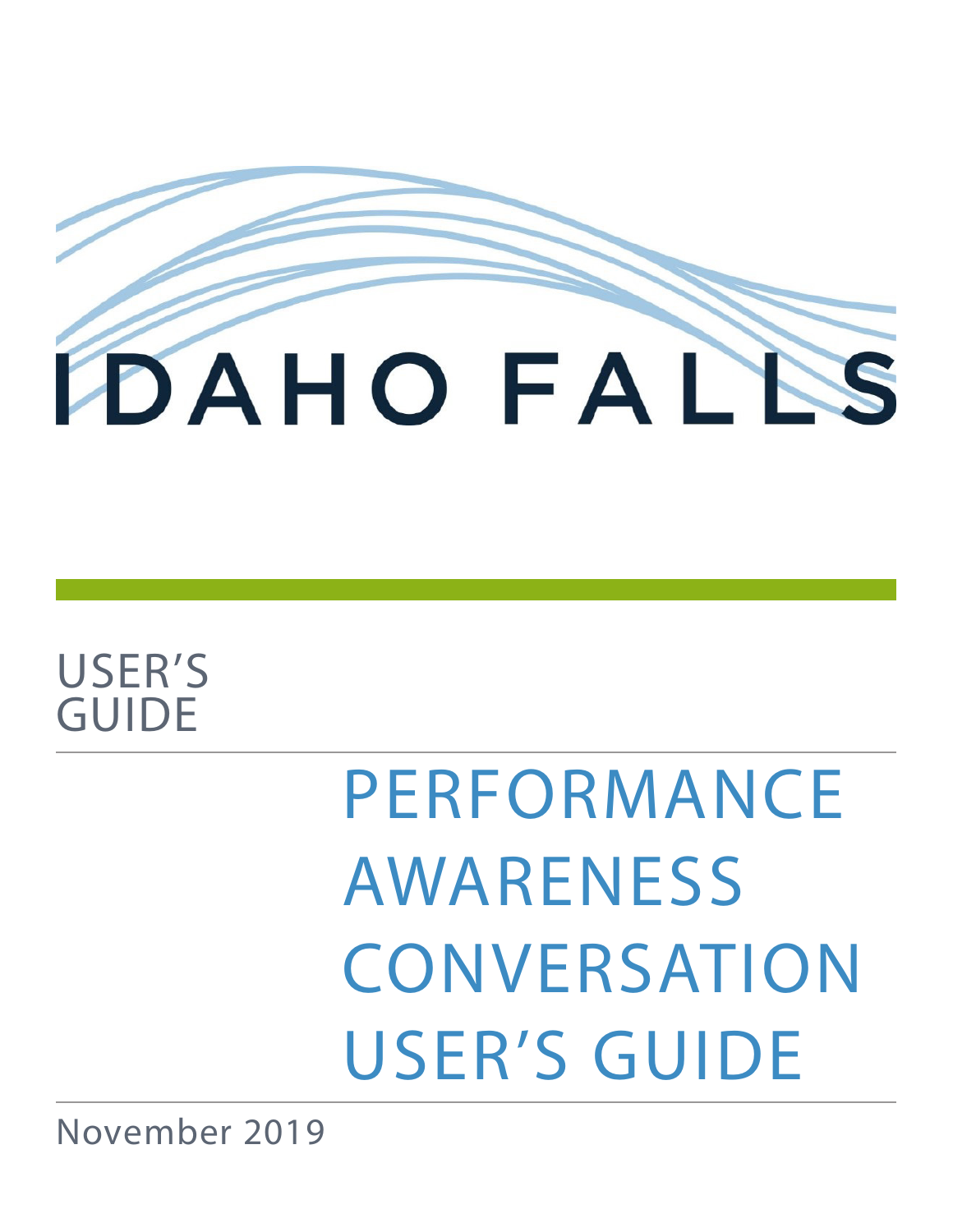# WHAT IS THE PERFORMANCE AWARENESS CONVERSATION?

#### **TABLE OF CONTENTS**

| <b>What Is the Performance</b><br><b>Awareness Consersation?</b> | Page 1 |
|------------------------------------------------------------------|--------|
| <b>What Are the Four Parts of the</b><br><b>PAC Cycle?</b>       | Page 3 |
| <b>How Will Specific Issues Be</b><br>Handled?                   | Page 5 |
| <b>What Are the PAC</b><br><b>Performace Levels?</b>             | Page 6 |
| <b>PAC Forms</b>                                                 | Page 7 |

# Communication

- the human

connection -

is the key to

personal and

## career success

--Paul J. Meyer

The City formed a Task Force in February 2017 that was charged with developing a system of communication and improvement to help supervisors and employees understand and meet work expectations.

The Performance Awareness Conversation (PAC) is the result of the Task Force's diligent efforts to design a system that is tailored to the unique needs and culture of the City of Idaho Falls. The project's vision is focused on on-going communication, improvement, creativity and motivation. It's a tool for managers and supervisors to give employees meaningful information to improve and/or sustain good performance. "Good performance" is defined through Core Expectations and Job Specific Expectations. The Task Force has designed the PAC meeting all tenets of research that says an effective approach has to contain defined expectations for employees, job-specific expectations, and individualized goals.

PAC's purpose is to establish written performance expectations, emphasize ongoing communication, utilize constructive feedback, reinforce performance improvement, reduce subjectivity and implement a consistent, City-wide approach to performance management. The system is designed to:

- Empower everyone to excel
- Hold people accountable and challenge them to meet or exceed established standards
- Create a more open environment that reinforces improvement
- Motivate under-performers to meet standards
- Provide individualized coaching
- Enable supervisors to use consistent expectations of performance

PAC is multi-faceted, with employees and supervisors actively involved in the planning, directing, documenting and evaluating performance efforts. It includes:

• Written Expectations and Performance Measurements - tied to the City's goals, the performance measurements are mostly based on observations and feedback. As a manager or supervisor, your own performance appraisal will be partly based on how you support and implement PAC.

#### PAC USER'S GUIDE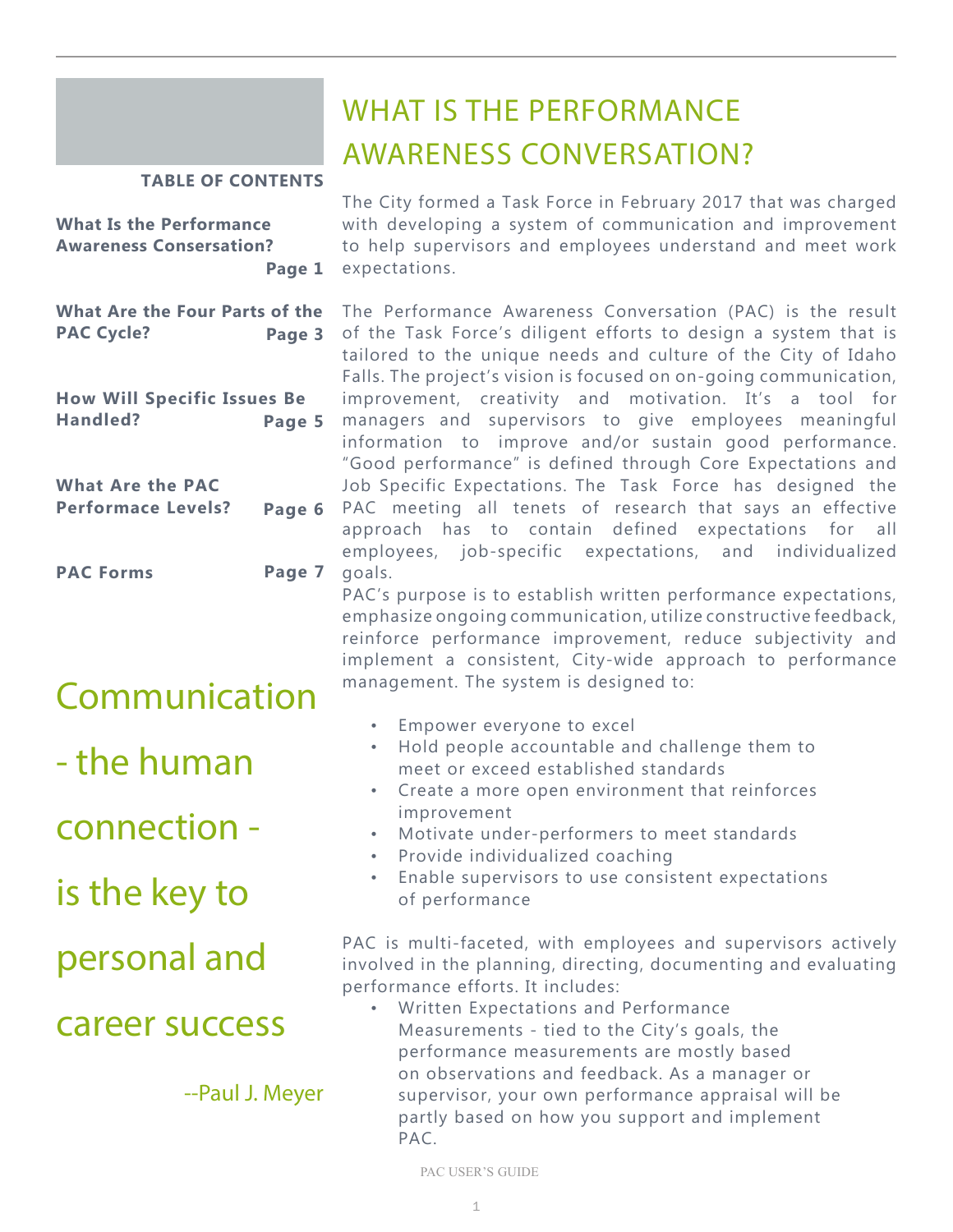- Individual Goals job-related and include improving performance, career advancement or cross-training.
- Continuous Communication, Feedback and Documentation – continuous communication between employees and supervisors is the foundation of PAC. This is an ongoing process of communication and performance enhancement. Managers and supervisors will meet with employees at least semi-annually to review performance.

PAC is first and foremost a communications tool dependent on consistency, discussion, and documentation. Performance feedback is based on defined expectations, continuous communication, feedback, and documentation, NOT on favoritism.

#### REMEMBER...

- Performance ratings are based on defined expectations, communication and documentation, not favoritism
- Expectations are linked to the City's operating goals and the employee's role in providing services to meet those goals
- Employees are involved in the development of performance expectations and measurements. Employees will have the opportunity to discuss each expectation to ensure they thoroughly understand it, and discuss with their supervisor possibly adding to or revising some of the expectations
- Employees' performance is evaluated in three ways:
	- 1. Core Expectations that apply to every City employee in every job
	- 2. Job-specific expectations focusing on employee's unique responsibilities in their job and their individual contributions
	- 3. Individual performance goals (at least two per year)
- Managers and supervisors will set the example, lead the effort, and support the system. Their performance review is partly dependent on how well they implement and support the performance program

# PAC'S **Overall** Purpose:

Foster ongoing communications to develop and improve employees' performance and reward employees for their outstanding contributions.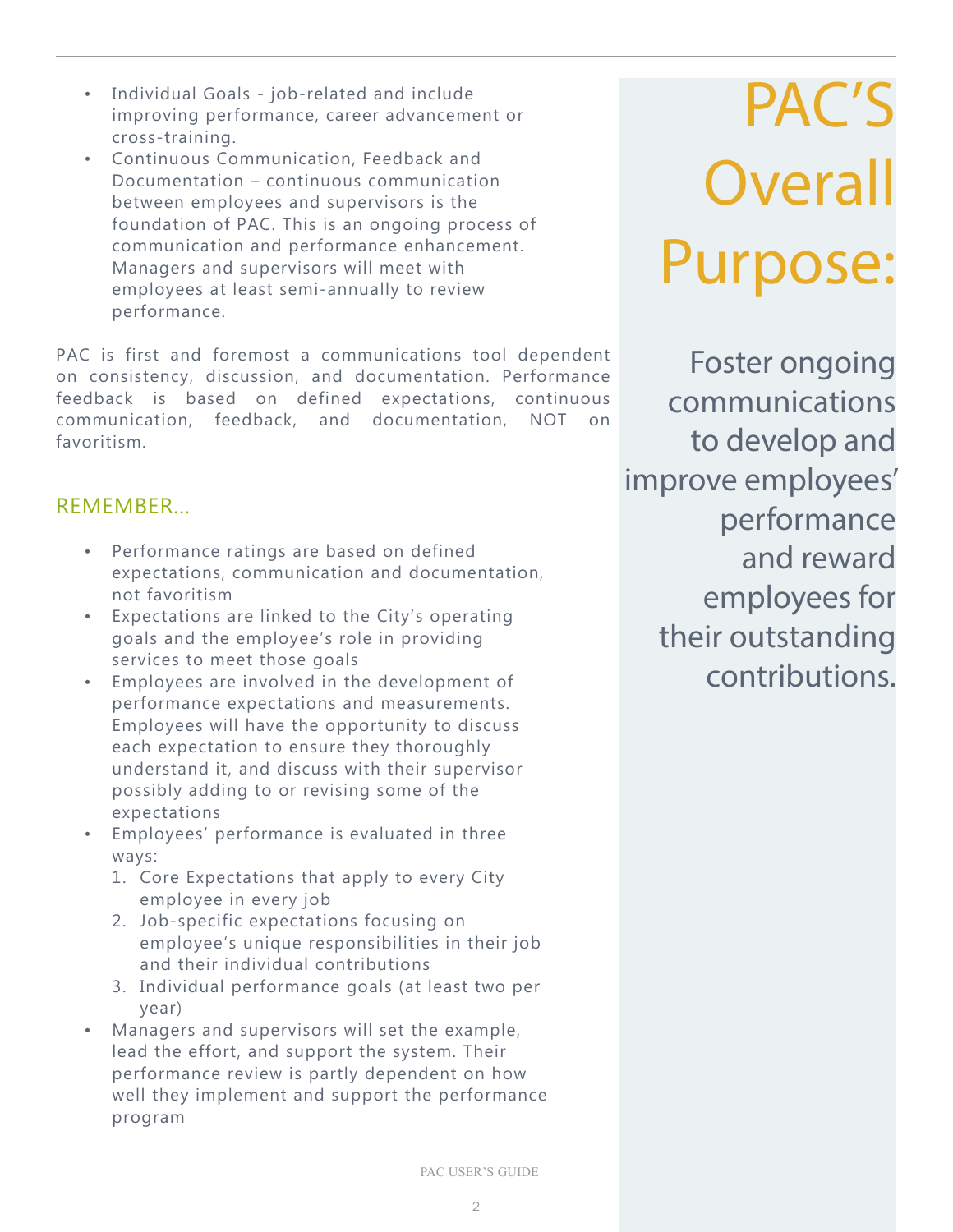## WHAT ARE THE FOUR PARTS OF THE PAC CYCLE?

1. Performance Planning – Refers to a semi-annual discussion between the manager and an individual employee about job responsibilities, goals and any other expectations the manager has for him or her. The performance expectations and goals are focused on face-toface communication, with the employee and are documented.

#### Employee Responsibilities

- Help establish expectations
- Help establish measurements
- Develop individual goals
- Commit to continuous improvement

#### Manager/Supervisor Responsibilities

- Establish and define expectations & goals
- Review & affirm measurements
- Discuss resources & challenges
- Affirm goals
- 2. Ongoing Communication, Feedback and Documentation A two-way process to track progress, identify any barriers to performance, and to provide feedback to employees. Appraising performance is not an event but a continual dialogue between and employee and his/her supervisor. It's also a way for manager and employee to stay informed about what's going on. This component is key to the success of the performance system. Feedback is given consistently in small doses about how the employee is measuring up to performance expectations. Information is exchanged to figure out where a problem lies, why the problem occurs, and the best alternative to resolving the problem. Documentation of these discussions is required.

#### Employee Responsibilities

- Work consistently to meet expectations
- Provide feedback and ideas
- Solicit feedback and coaching
- Communicate openly & respectfully
- Accept and act on improvement areas
- Be informed

#### Manager/Supervisor Responsibilities

- Provide regular, honest feedback
- Create conditions that motivate
- Reinforce desired actions and behavior
- Address concerns professionally and creatively
- Engage employee in addressing performance concerns
- Maintain record of performance discussions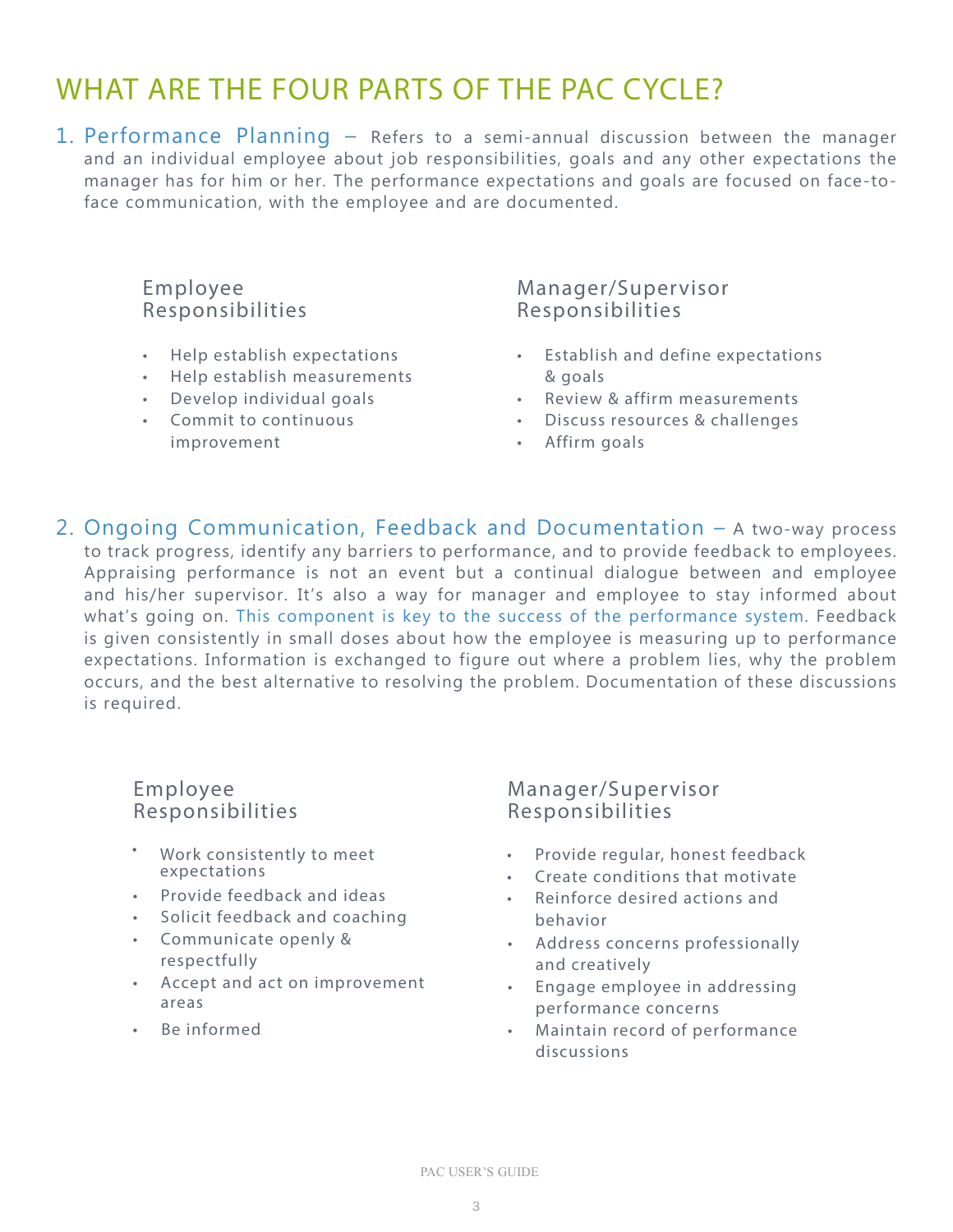- 3. Interim Review Meetings The supervisor and employee meet at least semi-annually to review performance, identify challenges, determine ways to overcome the challenges, and discuss potential improvements and other issues.
- 4. Annual Summary of Performance Review A meeting to formalize and record the ongoing communications between the employee and manager about how the employee has done during a performance period. Some form of documentation of the discussion is produced which both manager and employee sign. The cardinal rule: NO SURPRISES! At the annual summary meeting, the employee should already know where he or she stands before walking into the meeting.



PAC USER'S GUIDE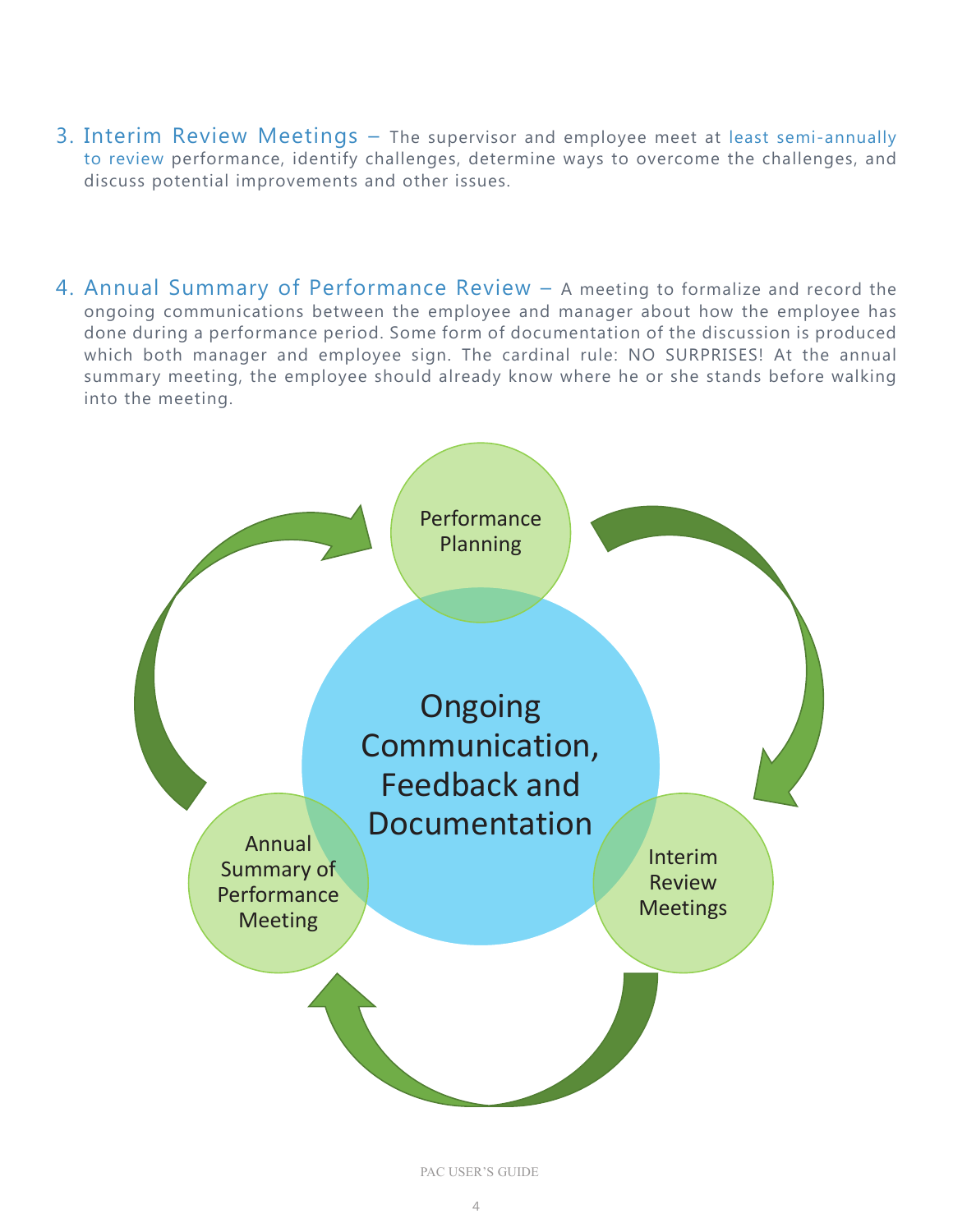## HOW WILL SPECIFIC ISSUES BE HANDLED?

#### A. What happens when there is more than one supervisor?

If an employee has more than one supervisor during a review period, the supervisors will meet to reach agreement on job expectations and performance measurements prior to scheduling a Performance Planning meeting with the employee. Similarly, the supervisors will meet prior to the Annual Performance Review Meeting to review their notes, reach consensus on an overall rating for the employee, and prepare examples and comments to explain ratings on the core expectations and position specific expectations.

#### B. What happens if there is a performance problem that needs an improvement plan?

For remedial and/or developmental actions, arising when an employee is not meeting job expectations, the supervisor will meet with the employee as soon as possible to address the problem issue. An improvement plan may be used to document steps to meeting performance expectations. The supervisor will identify the areas that need improvement, determine actions the employee is expected to perform within designated dates, and specify time periods to check the employee's progress in improving performance; this information will be documented in an action plan. The employee's failure to meet and maintain job expectations could lead to disciplinary action, up to and including termination. The improvement plan may be documented on the PAC forms or in another form, but it will be documented and signed by both the employee and the supervisor.

#### C. Who will conduct a review of every employee's performance appraisal?

All employees' performance forms will be reviewed by Human Resources. New employees will be integrated into the Performance Awareness Conversation with consistent reviews, communication and feedback between the supervisor and the employee.

#### D. How will employees' performance be reviewed?

Employees will typically have a performance review conversation at least semi-annually. Some managers may choose to meet with employees monthly or quarterly.

#### E. What happens if an employee disagrees with his performance review, at any time during the year?

If an employee disagrees with his/her supervisor on performance assessment, he or she may prepare a written response. That response will become part of the overall performance review document and will go into the employee's official personnel file.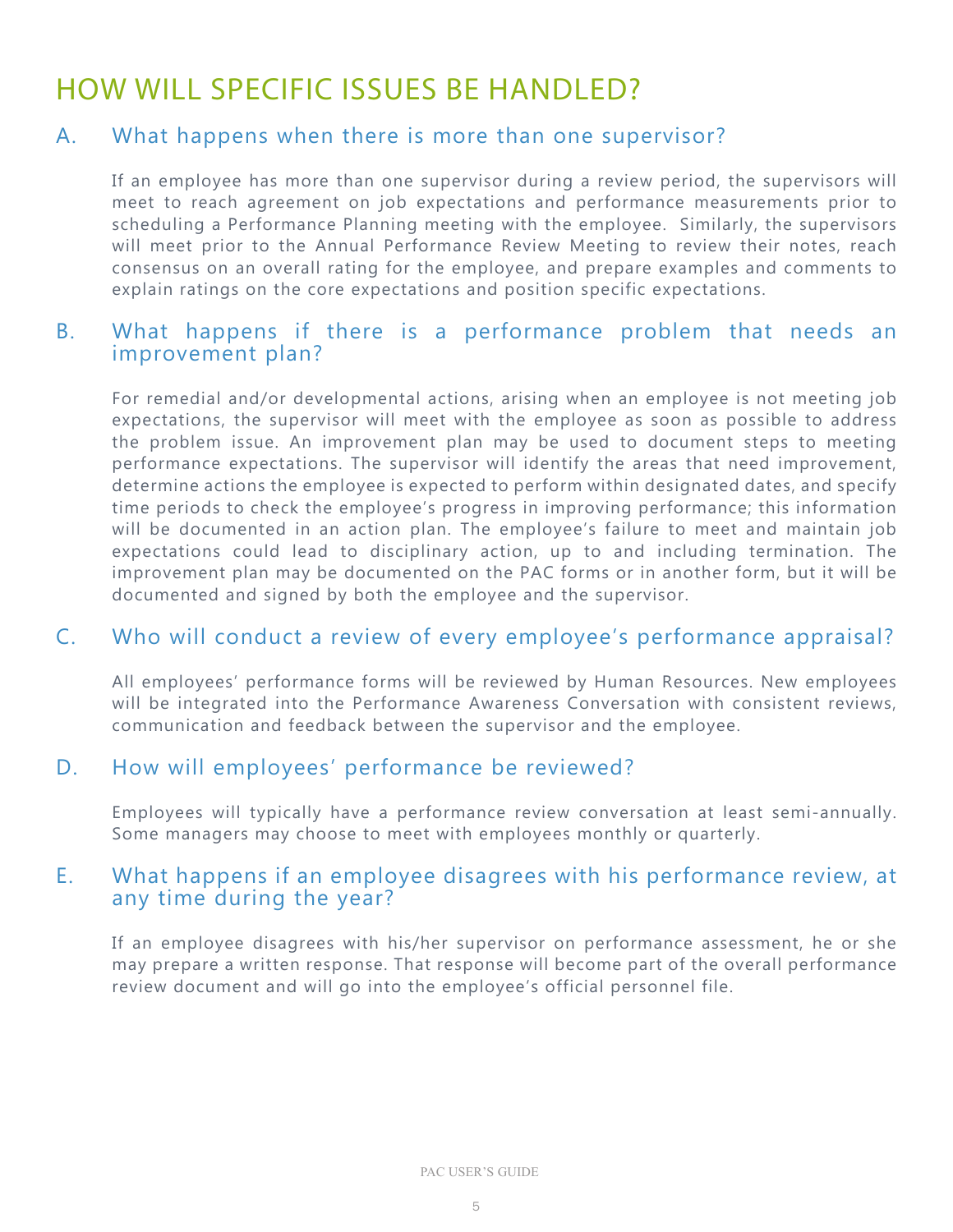# PERFORMANCE LEVELS

For each category below, the supervisor will designate the employee's performance in comparison to the written description for each category. Please understand that all parts of the expectations and the descriptions of performance must be met consistently to achieve a designated performance level as described below.

| Performance Level                                             | <b>Description of Performance</b>                                                                                                                                                                                                                                                                                                                                                                                                                                                                                                                                                                                                                                                                                                                                                                                                                                      |
|---------------------------------------------------------------|------------------------------------------------------------------------------------------------------------------------------------------------------------------------------------------------------------------------------------------------------------------------------------------------------------------------------------------------------------------------------------------------------------------------------------------------------------------------------------------------------------------------------------------------------------------------------------------------------------------------------------------------------------------------------------------------------------------------------------------------------------------------------------------------------------------------------------------------------------------------|
| Performance is Far and<br><b>Above Expectations</b>           | Describes those few employees whose contributions to their<br>work, department and the City far exceed job requirements on<br>a consistent and sustained basis. This individual is performing<br>the functions at the highest level and can teach or counsel<br>others.<br>Accomplishments toward expectations and goals are superior<br>even under challenging circumstances.<br>Demonstrates outstanding interpersonal skills.<br>Maintains self-motivation and initiates actions that enhance<br>$\bullet$<br>operations or job results without instruction.<br>Work is characterized by accomplishments not typically<br>achieved by other workers; accomplishments toward goals and<br>personal skills surpass job requirements.<br>Performance is consistently and significantly beyond<br>established standards and demonstrates extraordinary skill<br>levels. |
| Good, Competent<br>Performance; Meets<br>100% of Expectations | Job requirements are performed fully and completely on a<br>regular basis.<br>Employee is doing the job he/she was hired to do, reasonably<br>and routinely meeting all expectations.<br>Consistently performs work in a competent and acceptable<br>$\bullet$<br>manner and achieves expected results.<br>Achieves goals and performance expectations as stated.<br>Work behavior is appropriate for the workplace and the<br>position.                                                                                                                                                                                                                                                                                                                                                                                                                               |
| Room for Improvement                                          | Some improvement needed to fully achieve the expectations of<br>the City and the job; an improvement plan will be or has been<br>developed.<br>Performance requires action to achieve expected results.                                                                                                                                                                                                                                                                                                                                                                                                                                                                                                                                                                                                                                                                |
| <b>Fails to Improve</b>                                       | Behavior is not consistently appropriate for the workplace and<br>$\bullet$<br>the position.<br>Performance expectations and objectives are not met.<br>Employee consistently displays poor work performance and has<br>$\bullet$<br>failed to improve.<br>A review at this level may result in disciplinary action up to and<br>including termination.                                                                                                                                                                                                                                                                                                                                                                                                                                                                                                                |

PAC USER'S GUIDE